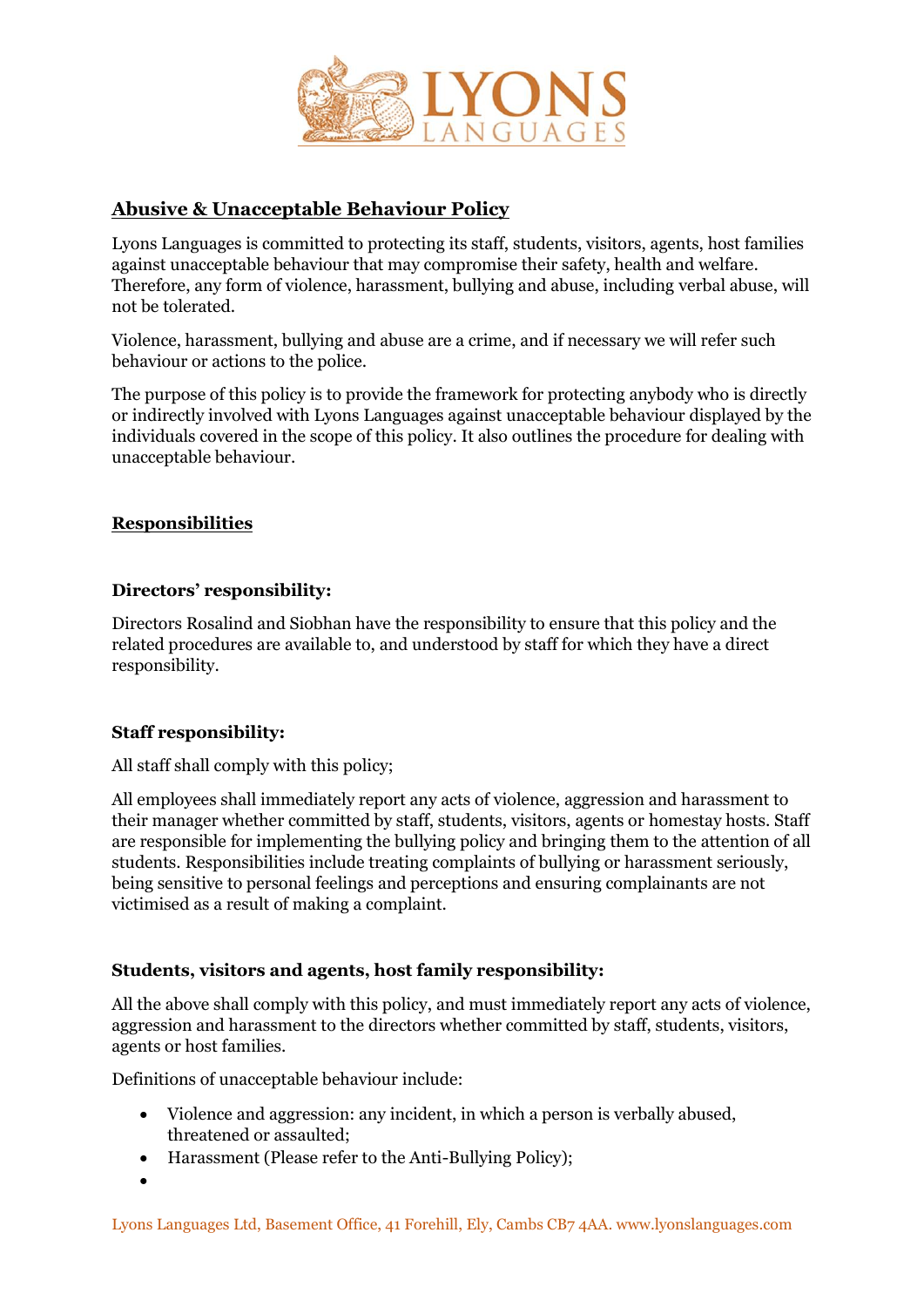

- Disruptive Behaviour: any action by one or more persons that, whilst not constituting violence, aggression or harassment has a significant adverse impact on the immediate well-being of staff and students, visitors and agents, host families and any other occupants in the homestay or on the functioning of the school;
- Physical: The definition of physical assault is 'The intentional application of force against the person by another without lawful justification, resulting in physical injury or personal discomfort';
- Non-physical: The definition of non-physical assault is 'the use of inappropriate words or behaviour causing distress and/or constituting harassment'.

The following are examples of unacceptable behaviour (list is non-exhaustive):

- Wilful damage to property;
- Threatening or abusive language involving excessive swearing or offensive remarks;
- Unwanted remarks of a racial, sexist or other discriminatory nature considered offensive by the recipient or by a colleague;
- Malicious allegations relating to staff, students, visitors and agents, host families and any other occupants in the homestay;
- Refusal to be served or taught by an individual member of staff because of personal prejudices;
- Theft;
- Excessive noise, e.g. loud or intrusive conversation or shouting;
- Bullying (See Antibullying Policy);
- Persistent and repeated lateness;
- Disobeying curfew times as imposed by hosts or school.

It is important to remember that abuse or unacceptable behaviour can occur in person, by telephone, letter, online or other form of communication.

The appropriate and proportionate response to incidents will depend on the individual circumstances of each incident. It is also important that staff, students, visitors, agents and homestay hosts are aware of reporting procedures for non-physical assaults, encouraged to report incidents and that they are fully supported to do so.

#### **All incidents/causes of concern should be reported promptly to Rosalind Lyons, Director in charge of Welfare.**

**Where there is actual immediate or anticipated physical danger to anybody protected by the unacceptable behaviour policy, any member of staff (or host family member, student or any other adult present) should call 999 immediately.**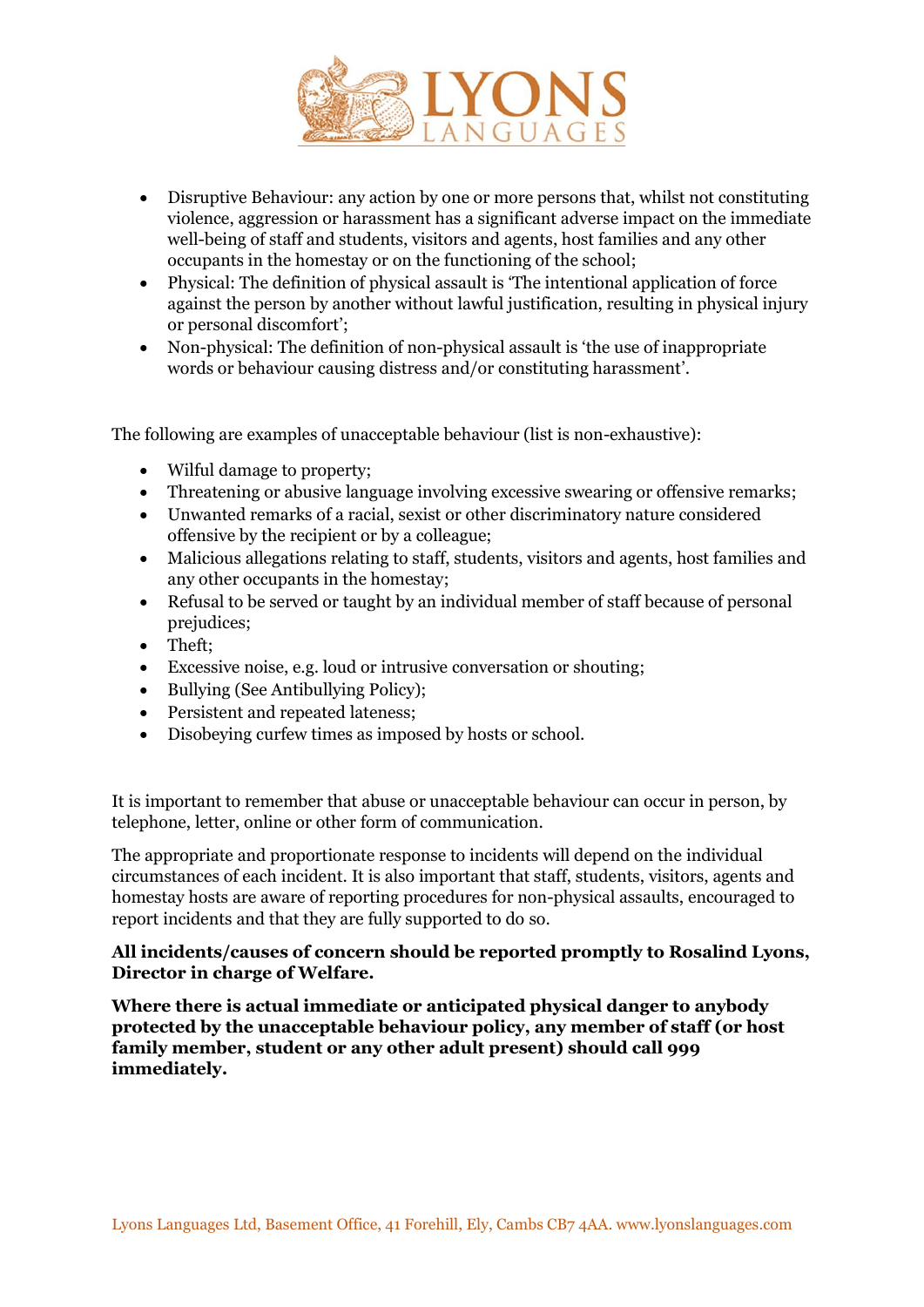

# **Procedures**

The aim of this section is to give practical advice on both a generic and specific range of measures that can be taken depending on the severity of the non-physical assault and aggravating factors. The Directors, Rosalind and Siobhan Lyons, will assess the severity of the incident and decide on the appropriate procedure.

# **Verbal Warnings**

- Verbal warnings are aimed at achieving realistic and workable solutions. They are intended to determine the cause of the behaviour so that the problem can be addressed and to minimise the risk of reoccurrence.
- It is important that individuals are dealt with in a demonstrably fair and objective manner, while still making clear that such behaviour is unacceptable. A meeting should be held and a formal record should be made and maintained. Every attempt should be made to de-escalate a situation that could potentially become abusive. Where de-escalation fails, the individual should be warned of the consequences of future unacceptable behaviour.
- Verbal warnings will not always be appropriate and should only be attempted when it is safe to do so with relevant and appropriate staff present. Where the process has no effect, or is inappropriate and unacceptable behaviour continues, alternative action must be considered.
- Where it is deemed appropriate to approach an individual in respect of their behaviour, this should (where practicable) be done informally and privately. The aim of the verbal warning process is twofold: to ascertain the reason for the behaviour as to prevent further incidents or reducing the risk of them reoccurring; to ensure that the person breaking the policy is aware of the consequences of further unacceptable behaviour.

# **Final written warning**

Where, despite an initial verbal warning, an individual has repeated their unacceptable behaviour, a final written warning is given. The final written warning should:

- explain the reasons why further sanctions are being considered (including relevant information, dates and times of incidents) and stating that the behaviour demonstrated is unacceptable.
- set out an action plan for improvement, agreed by the student, which states a timeframe for improvement.
- explain that expulsion from the school will apply if the student does not comply with the requirements of the action plan.